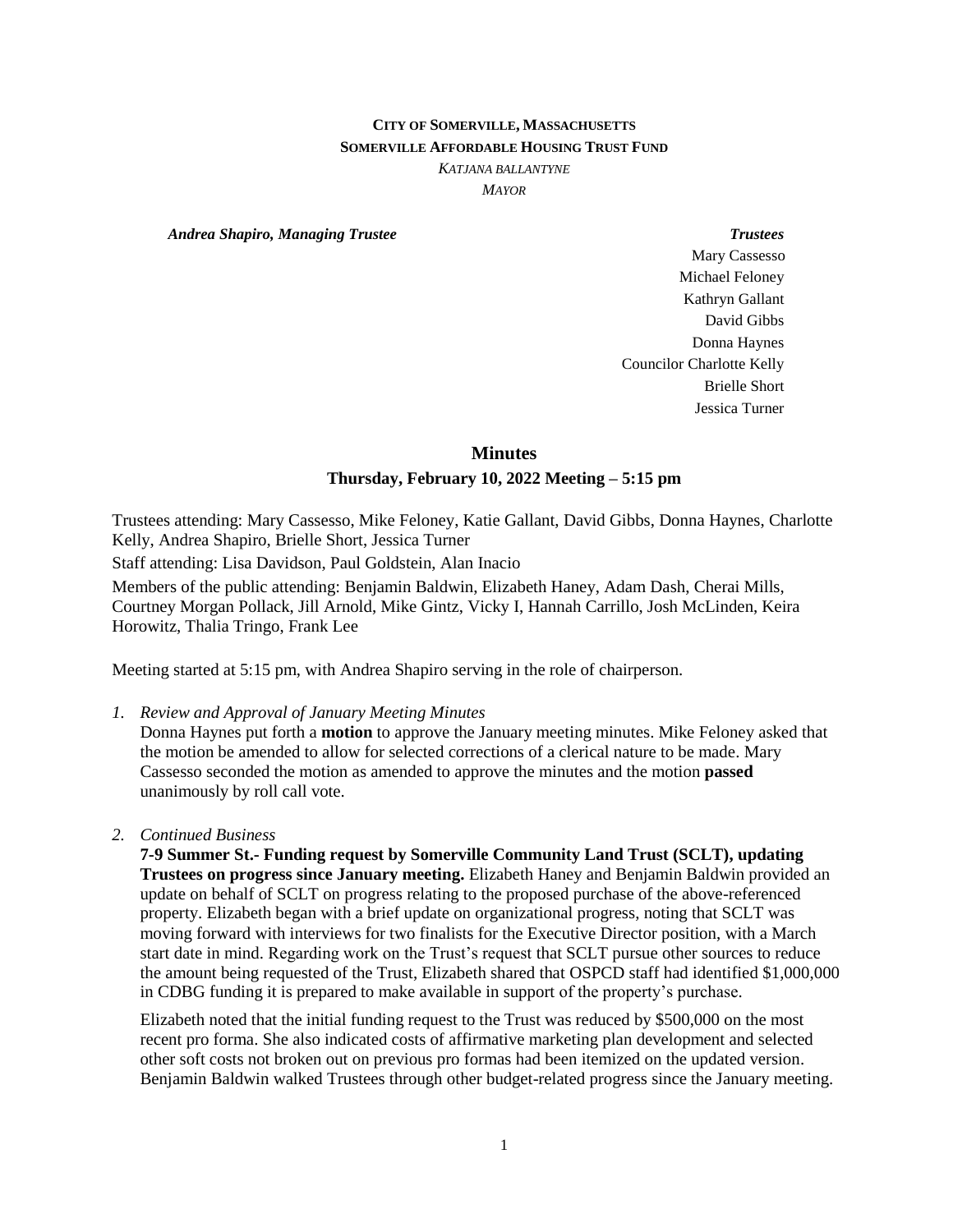Benjamin first pointed out that three units which had been previously designated at a purchase price based on 110% AMI were now designated for purchase by households at up to 80% AMI. This adjustment reduced projected sales price of those units. Benjamin explained that this was the primary reason the revised request decreased by \$500,000 rather than by the full amount of City funding.

Benjamin also outlined need for a short term bridge loan, which would be paid back from unit sale proceeds, and reviewed soft costs Elizabeth had generally referenced, including an updated projection for real estate taxes, and 5% developer fee sized to reflect the advanced state at which SCLT is becoming involved with the project. (Industry standards for such new construction projects typically range from 10 to 15% of total development costs.) SCLT next noted one other, short term source of City funding necessitated by the unit pricing changes and need for an affordable housing restriction to be placed on the property while the primary, private source of acquisition financing is still in place.

OSPCD Director of Administration and Community Development Alan Inacio explained the City is in position to participate in acquisition lending to make up an acquisition funding shortfall resulting from the reduced appraisal amount (resulting from sales price reductions and associated restrictions) that had decreased the amount Winter Hill Bank could provide in acquisition lending.

An additional update on progress since the Trust's meeting pertained to unit resale formulas. Elizabeth noted that the SCLT had voted on a resale formula with a 2% annual appreciation limit. Based on prior experience of SCLT board members and research conducted, Elizabeth expressed confidence this would allow the units to serve those at the prescribed income tiers in perpetuity. Questions posed to SCLT representatives by Trustees included what amount, if any, SCLT was budgeting for potential rehab and repair on the units. Elizabeth shared that the condominium budget included reserves which would allow the owners to maintain the condo as part of a condo association, and noted that since the project is new, potential rehab should not be needed for some time. Benjamin added that the SCLT would maintain an interest in the property over the long term and would be assessing the need for any future repairs.

Prior to discussion of SCLT's update, Paul Goldstein and Lisa Davidson briefly reviewed documents distributed prior to the meeting, which Trustees had asked to be prepared to help inform consideration of the funding request before the Trust. Those documents included information on recent trends in linkage payments and projections and historic per unit subsidy data for SAHT-funded projects.

Trustees asked for clarification on the per unit subsidy document, as there was some lack of clarity about CPA- and non-CPA subsidy amounts. Mike clarified that CPA and non-CPA funding are both sources of Trust funding, and also noted that 'apple to apple' comparisons can be difficult to make. As one example, it was noted that the Mystic Waterworks development had a far lower per-unit subsidy because of a \$1 acquisition price.

Andrea Shapiro thanked the representatives of the SCLT and those who were in attendance to show support for the meeting.

#### *Elizabeth and Benjamin left the meeting at 5:54 PM.*

Trustees proceeded to deliberate on the SCLT's funding request. Reservations expressed about the funding request included concerns regarding the relative inexperience, or lack of track record at least, SCLT brings to the project. Specific potential concerns included ability to market and sell the units in a timely fashion. Other concerns noted included the lack of ADA units, the overall circumstances of how the project came to the SAHT's attention and the tight timeframe for acting on the request, and concerns regarding what could happen in the event SCLT encountered financial difficulties of its own and potential impacts on maintaining the affordability of the units.

Perspectives expressed in support of the project included the following points: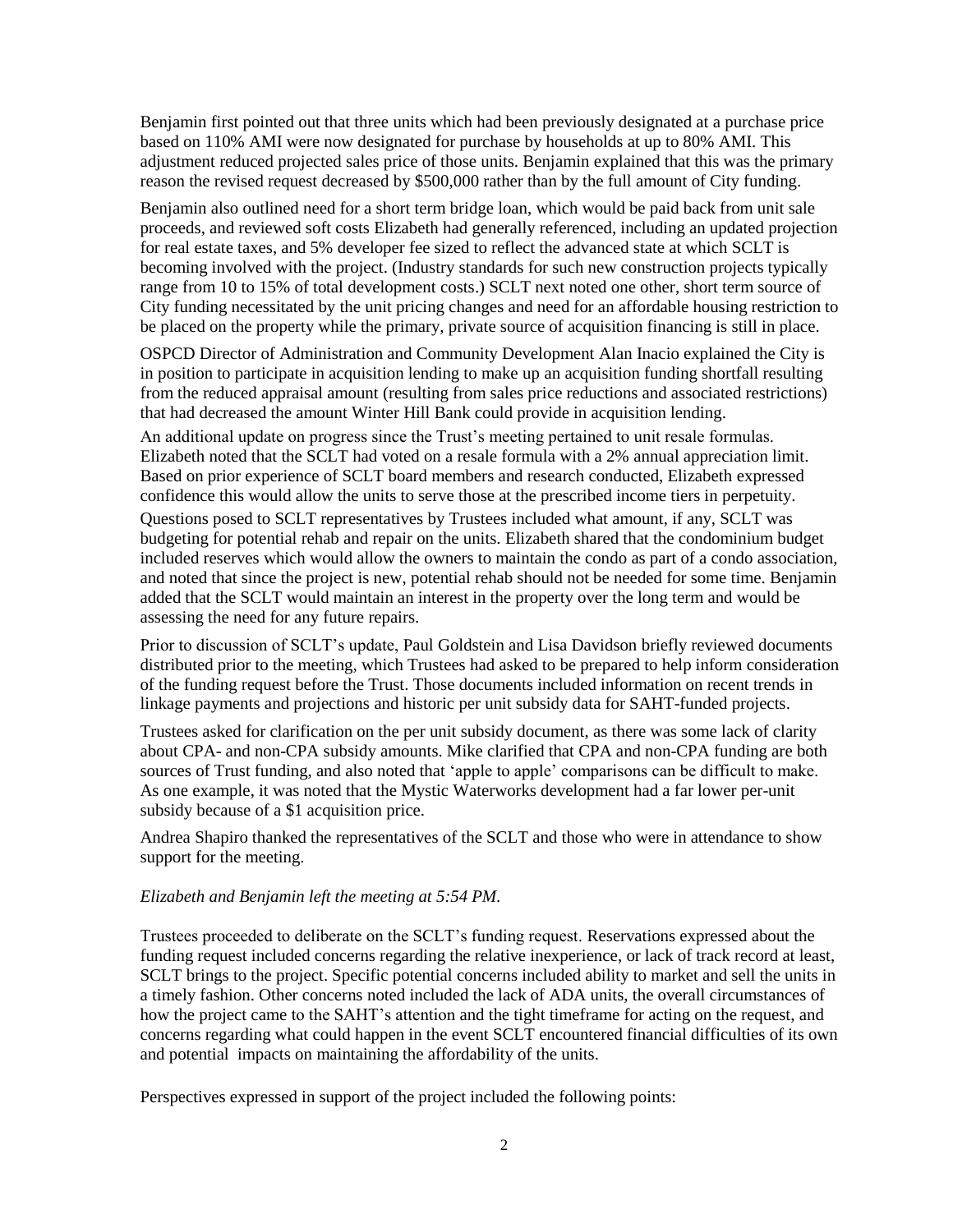- SCLT has worked in good faith and effectively to address initial feedback from Trustees to their proposal, most notably being their pursuit of other City funding sources.
- Regarding concerns about SCLT experience, it was noted that the organization has been in existence for several years, and during that time has been building organizational capacity, including the imminent hire of an executive director. Mike Feloney noted that the SCLT completed a strategic business plan in 2021 and has been pursuing potential projects since that time.
- Funding requested was the minimum amount needed to acquire the project; it did not include funding that would result in anything other than enabling the developer to cover their costs. In the absence of Trust and City funding, the developer would most likely make the case that if they sold units at 190% AMI they would be complying with the letter, if not intent, of zoning requirements.

During deliberation a question was posed as to how the Trust might help address capacity concerns, such as through a Right of First Refusal. Following discussion of that and other issues, the following **motion** was put forth by Mike Feloney, that *The Trust is prepared to provide funding up to \$1,200,000 in Trust funding subject to City staff pursuing a right of first refusal and other mechanisms to ensure affordability in perpetuity above and beyond the restrictions in place.* Katie Gallant seconded the motion. A roll call vote was taken, and the motion **passed** with seven yes votes, one no vote, and one abstention.

### *Charlotte Kelly left the meeting at 6:45 PM.*

**Strategic Visioning-find draft RFPQ.** Paul informed Trustees that he is close to completing the solicitation document which will be used to hire a consultant to produce the Trust's new Strategic Visioning plan. Paul indicated he would share the final draft with Trustees ahead of issuance.

*3. Annual Meeting-Election of Officers*

**Election of officers (potentially including Managing Trustee, Assistant Managing Trustee, Treasurer, and Assistant Treasurer).** After extended discussion on officer roles and desire to encourage participation of newer board members as officers, Mike introduced a **motion** for Andrea to continue as Managing Trustee, Katie to serve as Assistant Managing Trustee, and Jess Turner to serve as Treasurer. The motion **passed** after a roll call vote with seven yes votes and one abstention. Trustees agreed that officer roles should be revisited to consider how well they suit the Trust as part of the upcoming Strategic Visioning undertaking, which could be a vehicle for those discussions and potential adjustments moving forward.

# *4. New Business*

**Financial report(s) review: CPA account and non-CPA account (December, 2021)** Paul walked Trustees through the December financial reports for the CPA and non-CPA accounts. He noted the only activity in the CPA account was a transfer of expenses incurred through housing assistance programs, and that the non-CPA account received two linkage payments. Mary made a **motion** to accept the financial reports, which was seconded by David. The motion **passed** unanimously by roll call vote.

#### *5. Communications*

**Status update on standing agenda items** Paul provided the following updates on standing agenda items:

 Annual Report preparation: Paul is continuing work on preparing the next Annual Report for the Trust, and hopes to share a draft prior to the next meeting.